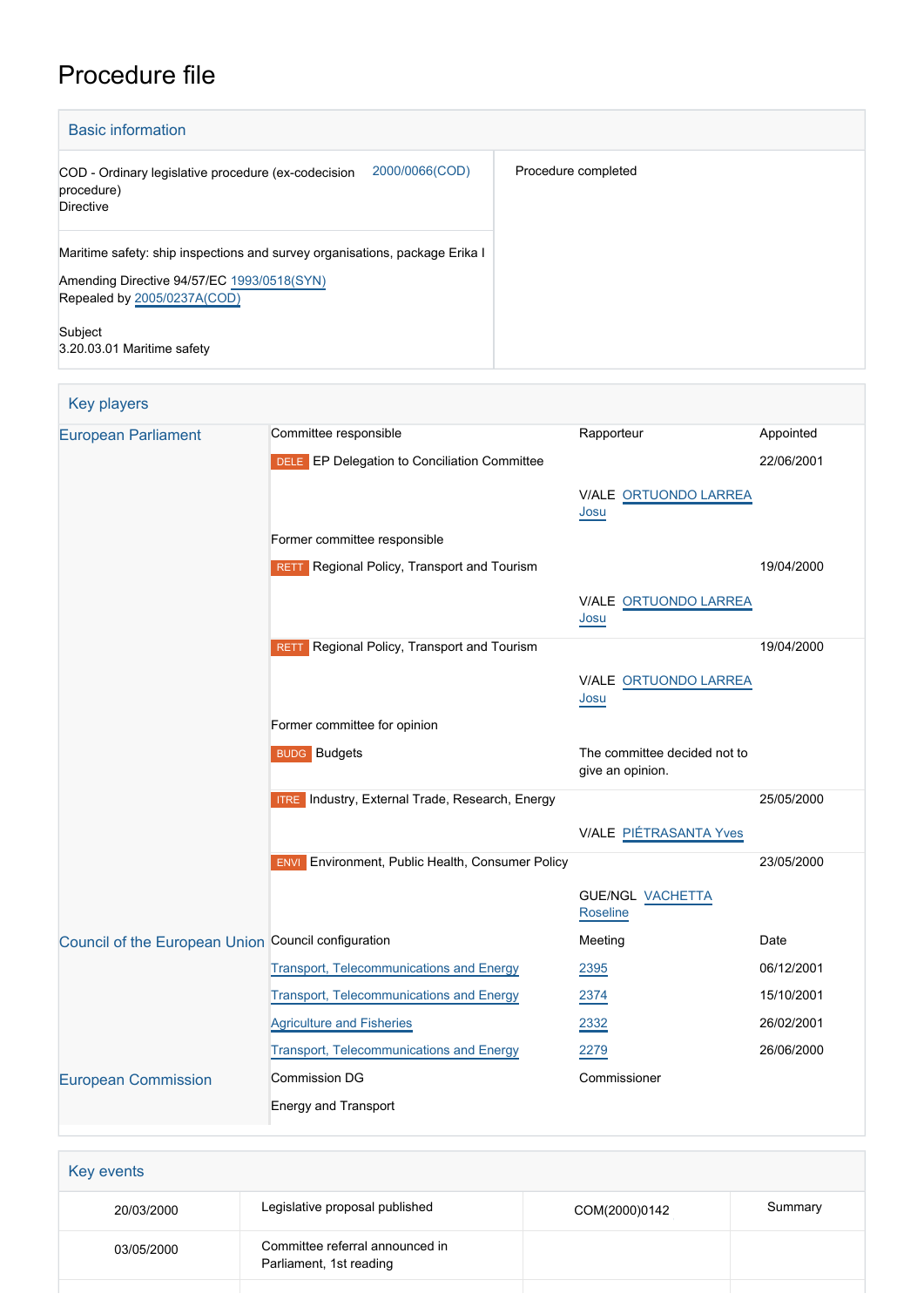| 26/06/2000 | Debate in Council                                           | 2279          | Summary |
|------------|-------------------------------------------------------------|---------------|---------|
| 20/11/2000 | Vote in committee, 1st reading                              |               | Summary |
| 19/11/2000 | Committee report tabled for plenary, 1st<br>reading         | A5-0342/2000  |         |
| 30/11/2000 | Debate in Parliament                                        | T.            |         |
| 30/11/2000 | Decision by Parliament, 1st reading                         | T5-0534/2000  | Summary |
| 12/12/2000 | Modified legislative proposal published                     | COM(2000)0849 | Summary |
| 25/02/2001 | Council position published                                  | 05178/1/2001  | Summary |
| 28/02/2001 | Committee referral announced in<br>Parliament, 2nd reading  |               |         |
| 25/04/2001 | Vote in committee, 2nd reading                              |               | Summary |
| 24/04/2001 | Committee recommendation tabled for<br>plenary, 2nd reading | A5-0144/2001  |         |
| 15/05/2001 | Debate in Parliament                                        | T.            |         |
| 16/05/2001 | Decision by Parliament, 2nd reading                         | T5-0261/2001  | Summary |
| 20/08/2001 | Parliament's amendments rejected by<br>Council              |               |         |
| 18/09/2001 | Formal meeting of Conciliation<br>Committee                 |               |         |
| 15/10/2001 | Debate in Council                                           | 2374          |         |
| 23/10/2001 | Report tabled for plenary, 3rd reading                      | A5-0441/2001  |         |
| 11/11/2001 | Joint text approved by Conciliation<br>Committee co-chairs  | 3656/2001     |         |
| 13/11/2001 | Final decision by Conciliation Committee                    |               | Summary |
| 06/12/2001 | Decision by Council, 3rd reading                            |               |         |
| 12/12/2001 | Debate in Parliament                                        | T.            |         |
| 13/12/2001 | Decision by Parliament, 3rd reading                         | T5-0696/2001  | Summary |
| 19/12/2001 | Final act signed                                            |               |         |
| 19/12/2001 | End of procedure in Parliament                              |               |         |
| 22/01/2002 | Final act published in Official Journal                     |               |         |

| <b>Technical information</b> |                                                                           |
|------------------------------|---------------------------------------------------------------------------|
| Procedure reference          | 2000/0066(COD)                                                            |
| Procedure type               | COD - Ordinary legislative procedure (ex-codecision procedure)            |
| Procedure subtype            | Legislation                                                               |
| Legislative instrument       | <b>Directive</b>                                                          |
|                              | Amending Directive 94/57/EC 1993/0518(SYN)<br>Repealed by 2005/0237A(COD) |
|                              |                                                                           |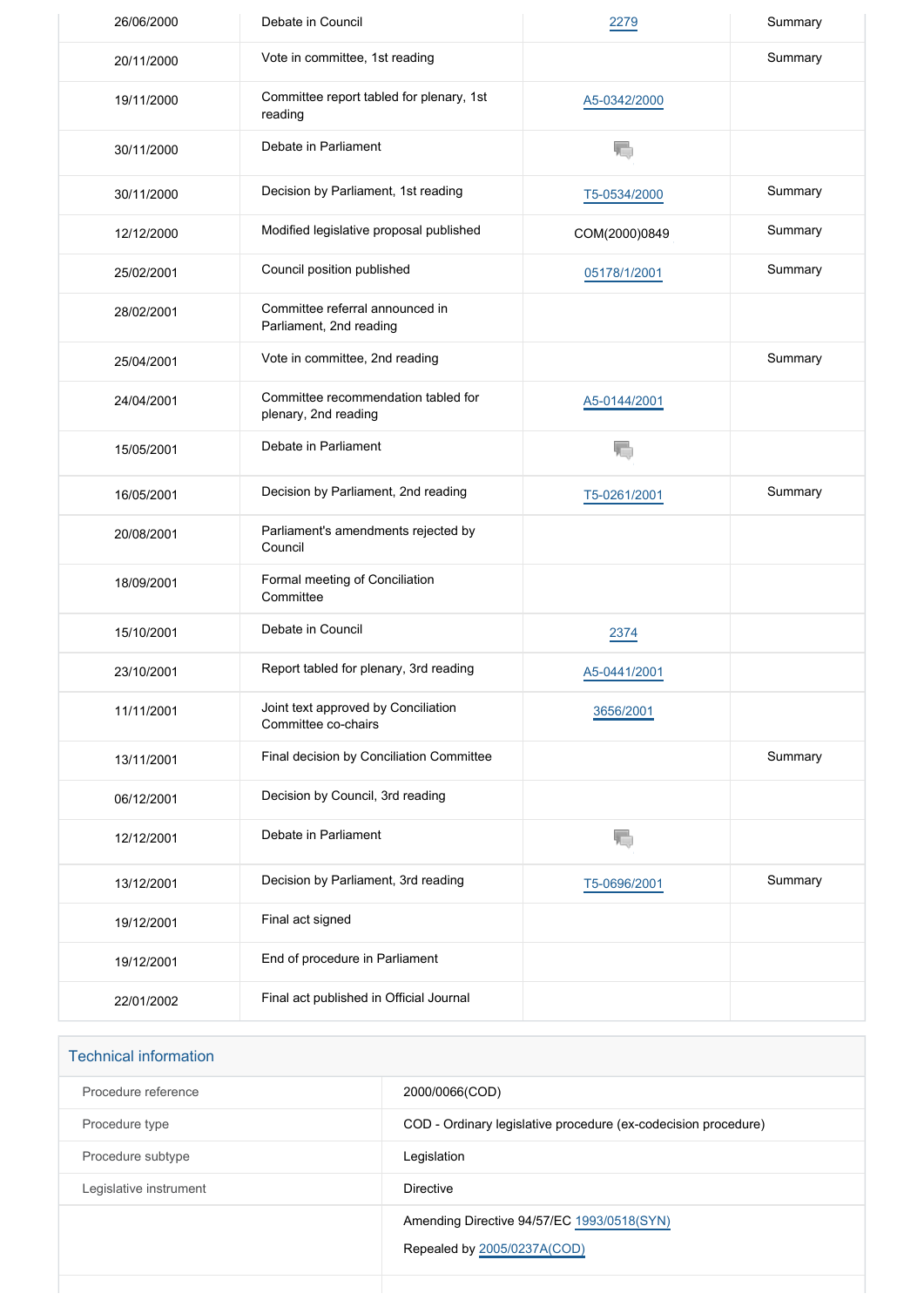| Legal basis                | EC Treaty (after Amsterdam) EC 080-p2 |
|----------------------------|---------------------------------------|
| Stage reached in procedure | Procedure completed                   |
| Committee dossier          | CODE/5/14872                          |

| Documentation gateway                                                                           |             |                                                        |            |               |         |
|-------------------------------------------------------------------------------------------------|-------------|--------------------------------------------------------|------------|---------------|---------|
| Legislative proposal                                                                            |             | COM(2000)0142                                          | 21/03/2000 | EC            | Summary |
| Committee of the Regions: opinion                                                               |             | CDR0165/2000<br>OJ C 022 24.01.2001, p. 0019           | 20/09/2000 | CofR          |         |
| Document attached to the procedure                                                              |             | COM(2000)0603                                          | 27/09/2000 | EC            | Summary |
| Committee draft report                                                                          |             | PE286.606                                              | 05/10/2000 | EP            |         |
| Economic and Social Committee:<br>opinion, report                                               |             | CES1206/2000<br>OJ C 014 16.01.2001, p. 0022           | 19/10/2000 | <b>ESC</b>    |         |
| Committee opinion                                                                               | <b>ITRE</b> | PE286.107/DEF                                          | 17/11/2000 | EP            |         |
| Committee report tabled for plenary, 1st<br>reading/single reading                              |             | A5-0342/2000<br>OJ C 228 13.08.2001, p. 0005           | 20/11/2000 | EP            |         |
| Committee opinion                                                                               | ENVI        | PE293.666/DEF                                          | 20/11/2000 | EP            |         |
| Text adopted by Parliament, 1st<br>reading/single reading                                       |             | T5-0534/2000<br>OJ C 228 13.08.2001, p.<br>0017-0150   | 30/11/2000 | EP            | Summary |
| Modified legislative proposal                                                                   |             | COM(2000)0849<br>OJ C 154 29.05.2001, p. 0051 E        | 13/12/2000 | EC            | Summary |
| Council position                                                                                |             | 05178/1/2001<br>OJ C 101 30.03.2001, p. 0001           | 26/02/2001 | CSL           | Summary |
| Commission communication on Council's<br>position                                               |             | SEC(2001)0343                                          | 27/02/2001 | EC            | Summary |
| Committee draft report                                                                          |             | PE286.646                                              | 15/03/2001 | EP            |         |
| Committee recommendation tabled for<br>plenary, 2nd reading                                     |             | A5-0144/2001                                           | 25/04/2001 | EP            |         |
| Text adopted by Parliament, 2nd reading                                                         |             | T5-0261/2001<br>OJ C 034 07.02.2002, p.<br>0166-0217 E | 16/05/2001 | EP            | Summary |
| Commission opinion on Parliament's<br>position at 2nd reading                                   |             | COM(2001)0338                                          | 14/06/2001 | EC            | Summary |
| Report tabled for plenary by Parliament<br>delegation to Conciliation Committee,<br>3rd reading |             | A5-0441/2001                                           | 24/10/2001 | EP            |         |
| Joint text approved by Conciliation<br>Committee co-chairs                                      |             | 3656/2001                                              | 12/11/2001 | <b>CSL/EP</b> |         |
| Text adopted by Parliament, 3rd reading                                                         |             | T5-0696/2001<br>OJ C 177 25.07.2002, p.<br>0212-0280 E | 13/12/2001 | EP            | Summary |

# Additional information European Commission **[EUR-Lex](http://ec.europa.eu/prelex/liste_resultats.cfm?CL=en&ReqId=0&DocType=COD&DocYear=2000&DocNum=0066)**

Final act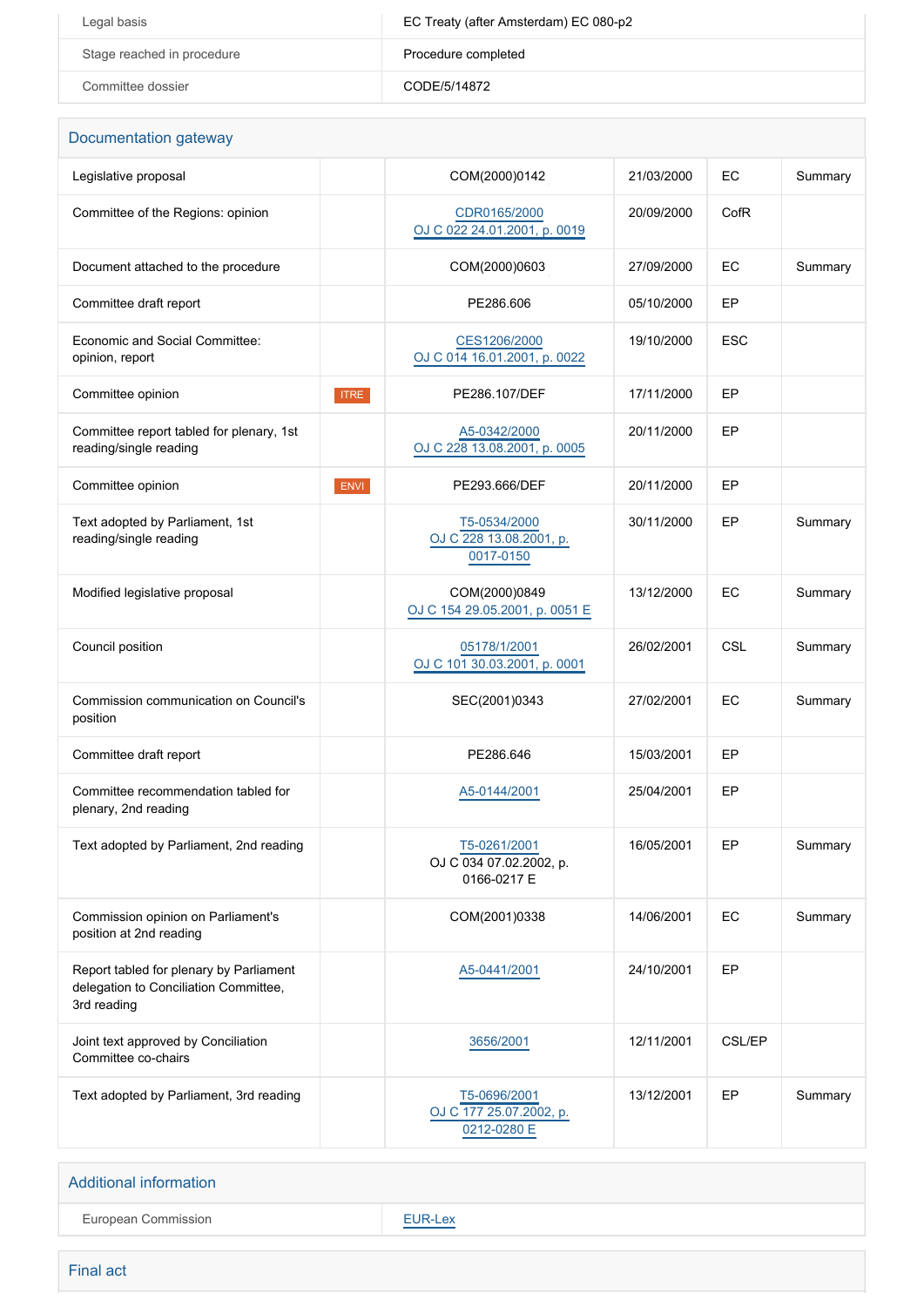# Maritime safety: ship inspections and survey organisations, package Erika I

PURPOSE : to present a proposal for a Directive of the European Parliament and of the Council amending Council Directive 94/57/EC on common rules and standards for ship inspection and survey organisations and for the relevant activities of maritime administrations. CONTENT : the proposed amendments to Council Directive 94/57/EC can be divided in two categories: the fine-tuning of the Community-wide recognition to be met by the recognised organisations, including controls and sanctions, and the more stringent requirements to be met by the recognised organisations. With regard to the fine-tuning of the Community-wide recognition of classification societies, this can be divided into sub-categories such as: - the granting of the recognition which will seek to ensure that compliance with the provisions of the Directive by the organisations seeking recognition as well as their good record of safety and pollution performance are assessed in a centralised and harmonised manner; - the suspension of the recognition by the Commission on the basis of the comitology procedure; - the withdrawal of the recognition by the Commission on the basis of the comitology procedure; - a positive side effect of the proposed amendments: the simplification and enhancement of the procedure for monitoring the recognised organisations; - the liability of the classification societies. As far as the more stringent requirements to be met by the recognised organisations are concerned, the classification societies of the International Association of Classification Societies (IACS) have adopted and implemented a so-called "Transfer of Class (TOC) Agreement", aimed at avoiding the unacceptable practice of ships changing class in order to avoid carrying out the requested repairs ("class hopping"). It is felt necessary to make the main provisions of this Agreement compulsory at Community level, and therefore for all the organisations recognised on the basis of the Directive, whether they are members of the IACS or not. The relevant provisions of the TOC Agreement to be transposed into the Directive are those stating that the certificates of a ship changing class can be issued by the gaining organisation only after all overdue surveys, overdue recommendations, conditions of class, operating conditions or operating restrictions issued against the vessel by the losing classification society have been properly dealt with. Moreover, in order to enhance transparency, the recognised organisations shall disclose more information on their classed fleets, and on changes, suspensions and withdrawals of class. In an attempt to tighten the net around substandard ships, the recognised organisations are required to communicate to the Port State Control authorites all overdue surveys, overdue recommendations, conditions of class, operating conditions or operating restictions issued against a ship. In addition, it is also proposed that the recognised organisations will no longer be able to make use of non-exclusive surveyors to carry out statutory tasks. The exclusive surveyors shall only be authorised to operate onboard those types of ships of which they have an extensive knowledge. The new requirements aim to strengthen the working procedures of the classification societies in order to enhance their quality performance and, in turn, maritime safety and pollution in general. The proper implementation of these rules will be monitored by the Commission and the Member States in the framework of the inspections of the recognised organisations to be carried out on the basis of the Directive.?

### Maritime safety: ship inspections and survey organisations, package Erika I

Pending the institutional procedures under way (Opinion of the Economic and Social Committee and the Committee of the Regions, codecision procedure with the European Parliament), the Council noted that there was broad agreement on the draft Directive on ship inspection organisation. The draft Directive aims at strengthening and harmonising the quality of the ship inspection ad survey organisations undertaking tasks for the Member States ("classification societies"). Under the terms of these conclusions, the Council: - reaffirms its resolve to pursue and step up a maritime safety policy at international, Community and national level to reduce the risk of accidents, thus avoiding loss of human life and preventing pollution of marine environment; - recognises that acceptance, by any part of the shipping industry, of substandard practices affects protection of people and the environment, vessel safety and fair competition and that the elimination of such practices will be beneficial for all parties involved and help bring about a universal culture of safety and quality; - calls on the Member States to evaluate the situation and, where necessary, to tailor human resources and means required to the various tasks to be carried out by them and to introduce a quality management system; - points out the need to develop exchanges of experience between the Member States on organisational matters and working methods in particular by a better coordination of the activities of Vessel Traffic Services, with a view to establishing improved procedures and requirement levels; - supports the development and extension of the EQUASIS information system so as to bring greater transparency of information of the safety and quality of merchant vessels worldwide; - realising that the improvement of maritime safety requires fully qualified crews and good shipboard working conditions; - considers that special heed should be paid to seaborne trade of oil and other hazardous substances. The Council also urges the Member States, bearing in mind the importance of involving non-EU countries as well, strongly to support work under way within the IMO that should result in a quick and adequate revision of Annex I to the MARPOL Convention so as to eliminate the risk of shipping in single-hull oil tankers. In addition, the Council calls on the Commission and the Member States to pursue the objective of increasing the ceiling for compensation per accident laid down by the International Fund for Compensation for Oil Pollution Damage (IOPCF) with a view, in particular, to providing better coverage for damage to the environment, and to work for that purpose with non-EU countries as well. The Council requests the Commission to consider developing, when appropriate, a European database on accidents and incidents at sea. In conclusion, it points out that pursuit of maritime safety policy depends on proper, effective application of existing legislation, including general Community measures on health and working conditions applicable to the maritime sector. It reiterates the aim of maintaining and promoting seafaring occupations in Europe, by means of increased interest in suchwork on the part of young Europeans and appropriate job training. To this end it calls on the Commission to submit a communication on the recruitment and training of seafarers, bearing in mind in particular the suggestion made by the social partners.?

# Maritime safety: ship inspections and survey organisations, package Erika I

This present report from the Commission for the Biarritz European Coucil outlines the Community strategy for safety at sea. The Feira European Council of 19-20 June 2000 welcomed the Commission's intention to deliver a report on the overall strategy concerning the safey of transport at sea to enable a decision to be taken before the end of the year. Following the sinking of the oil tanker, Erika, on 12 December 1999, the Commission responded quickly to the calls from the European Parliament and the Council to tighten significantly the rules governing safety at sea at the Community level by adopting a "communication on the safety of oil transport by sea" on 21 March 2000. The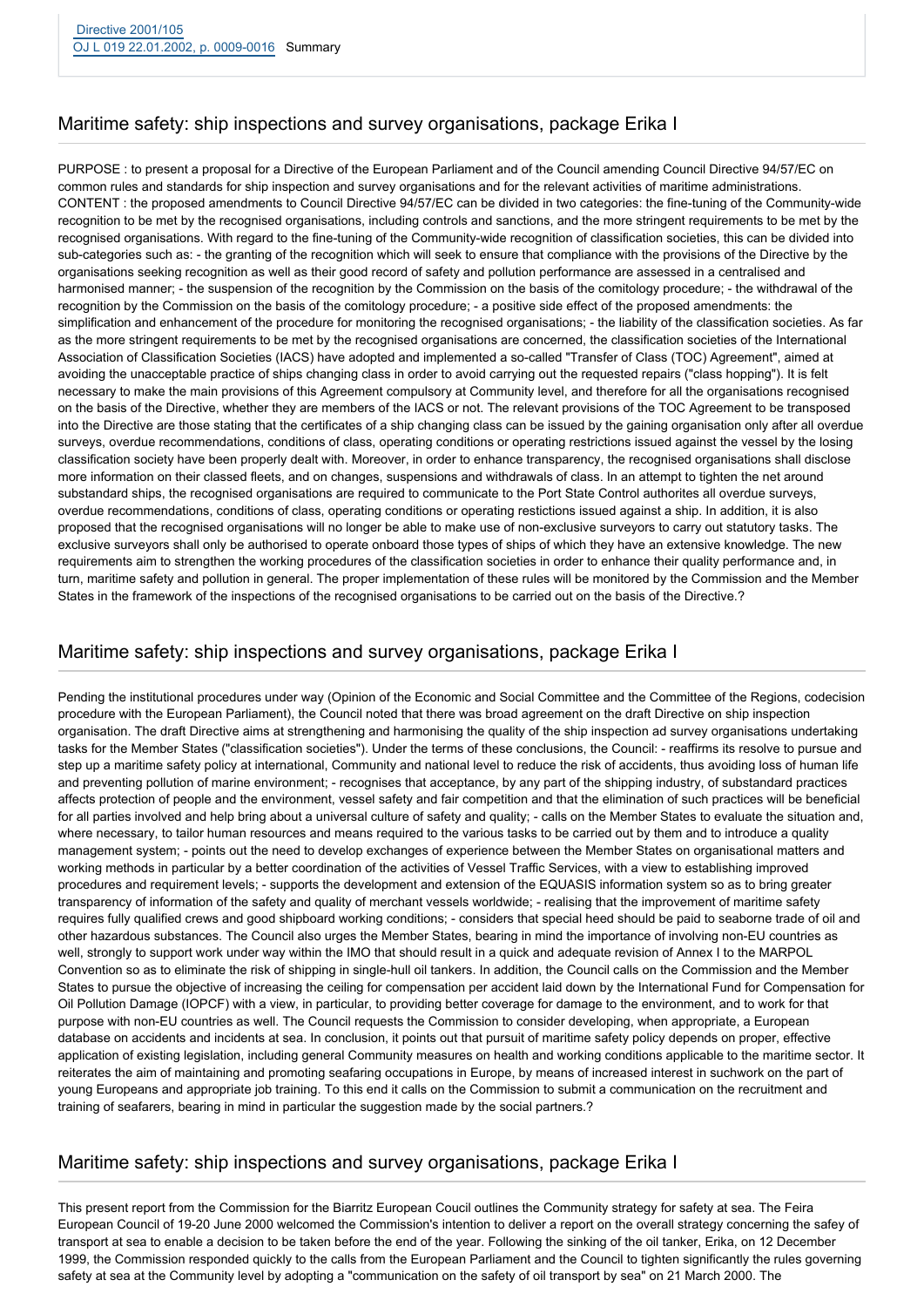communication describes an overall strategy that includes a certain number of practical short and medium-term activiites to prevent such accidents from ever happening again. The three proposed legislative measures adopted by the Commission after the Erika disaster are currently being discussed within the European Parliament and the Council. The three proposals relate in particular to: - amending the existing Directive on the inspection of ships by the Port State in order to make the checks in ports more stringent; - amending the existing Directive with regard to classification societies for which Member States delegate a major proportion of their inspection powers; - banning single-hull oil tankers in line with a timetable similar to that set by the United States. Progress has been made on the three proposals, however, substantial work still has to be done before the Nice European Council in December. Furthermore, beyond the proposed short-term actions set out in the communication, the Commission has announced further action to provide long-term protection of European waters against the risk of accidents and pollution of the seas. The Commission intends to propose that a European fund to compensate for damage caused by pollution be set up which would provide top-up compensation for victims where the ceilings set by the Conventions are exceeded. In addition, the Commission is contemplating the setting-up of a specific structure which might take the form of a "European Agency for Maritime Safety". Finally, as announced in the Commission's communication of 21 March, the proposals concerning the safety of traffic at sea and the European structure will be finalised at the end of the year and will be immediately followed by a proposal on liability. All of these forms of action together, including the first package of short-term measures, make up a coherent whole which should significantly improve maritime safety in the waters and the ports of the European Union.?

#### Maritime safety: ship inspections and survey organisations, package Erika I

The committee adopted the report by Josu ORTUONDO LARREA (Greens/EFA, E) amending the proposal under the codecision procedure (1st reading). Although it broadly welcomed the proposal, the committee adopted a number of amendments seeking to tighten up the text and improve the practical application of the classification system. It proposed for example that, in the interests of harmonisation, the same timescale should be adopted for the inspections of the inspection organisations carried out by the Member States and by the Commission, in other words, every 2 years. It wanted the actions of recognised organisations to be thoroughly scrutinised and recognition to be withdrawn if the accident rate recorded by ships classed by such organisations was excessively high. The committee also wanted to ensure improved transparency, and therefore called for inspection organisations to make all relevant information on changes, suspensions or withdrawals of class available to the public on their websites. Lastly, it felt that the amounts of compensation which the Commission was proposing should be paid by the inspection organisation for personal injury or death (up to EUR 5 million) and loss or damage to property (up to EUR 2.5 million) caused by any negligent or reckless act or omission of that organisation should be reviewed by the Council and Parliament after 3 years, in the light of experience gained.

#### Maritime safety: ship inspections and survey organisations, package Erika I

The European Parliament adopted the report by Mr José ORTUONDO LARREA (Greens/EFA, E). This report was subject to various amendments which mirror those which were outlined in the decision of the committee responsible. (Refer to the previous document). ?

#### Maritime safety: ship inspections and survey organisations, package Erika I

During its 29-30 November 2000 Plenary Session, the European Parliament approved, subject to a number of amendments, the Commission's proposal for a Directive of the European Parliament and of the Council amending Council Directive 94/57/EC on common rules and standards for ship inspection and survey organisatons and for the relevant activities of the maritime administrations. The Parliament supports the Commission's initiative to ensure stricter surveillance over classification societies, and to introduce more stringent qualititative criteria any classification society will have to meet in order to obtain EU recognition or to maintain such recognition. This contributes to the strengthening of the present system of Community-wide recognition of classification societies to be authorised to work on behalf of Member States and thereby improves further maritime safety. The Commission is prepared to incorporate these suggestions and amendments which risk confusing the application of the Directive by changing established maritime terminology. The Commission cannot accept a broadening of the scope of the directive to include non-statutory work. Inspections and/or certification work undertakn by a classification society on behalf of a Flag State is the subject of this Directive, which is distinct from commercial work undertaken on behalf of private parties. For these reasons the Commission cannot accept amendments relating to: - the changing of the word 'Community' into 'Union' and, to change the word 'authorise'; broadening the scope of the Directive to cover also work related to classification certificates; - taking away the obligation for Member States as Flag States to carry out their own assessment of the recognised organisations they have authorised to work on their behalf, in relation to the flagged fleet; - the exact time (24hrs) a classification society must await consultation with the flag State on whose behalf they are working; - the certification of Recognised Organisations who's head office is located outside the EU; - the shipowner/operator; - obliging the Committee set up under the Directive to consult with organisations they are to monitor on an annual basis; - the withdrawal of recognition; - inspection procedures. The Commission does, however subject to some re-drafting, agree with the European Parliament on the need for further transparency and right of information, and on the clarification in relation to requests for recognition of organisations (classification societies), also in relation to limited recognition. In addition, the Commission accepts the arguments to introduce the possibility to revise amounts related to limited liability and, subject to some re-drafting, the amendments relating to impartiality of classification societies and their exclusive surveyors. ?

#### Maritime safety: ship inspections and survey organisations, package Erika I

The Council agreed with the general thrust of the Commission proposal for the strengthening and harmonisation of the Community regime concerning recognised organisations. The Council sought in particular to maintain and strengthen this thrust of the proposal while adhering to the scope of the directive and taking into account the principle of subsidiarity, to facilitate its application in practice, to respect the international obligations of the Community and to enhance transparency. The Council made the following adjustments to the Commission proposal, which essentially concern the provisions on financial liability: - the Council agreed with the Commission proposal that for gross negligence and wilful act or omission the liability of the recognised organisations should be unlimited. However, the Council strengthened the liability regime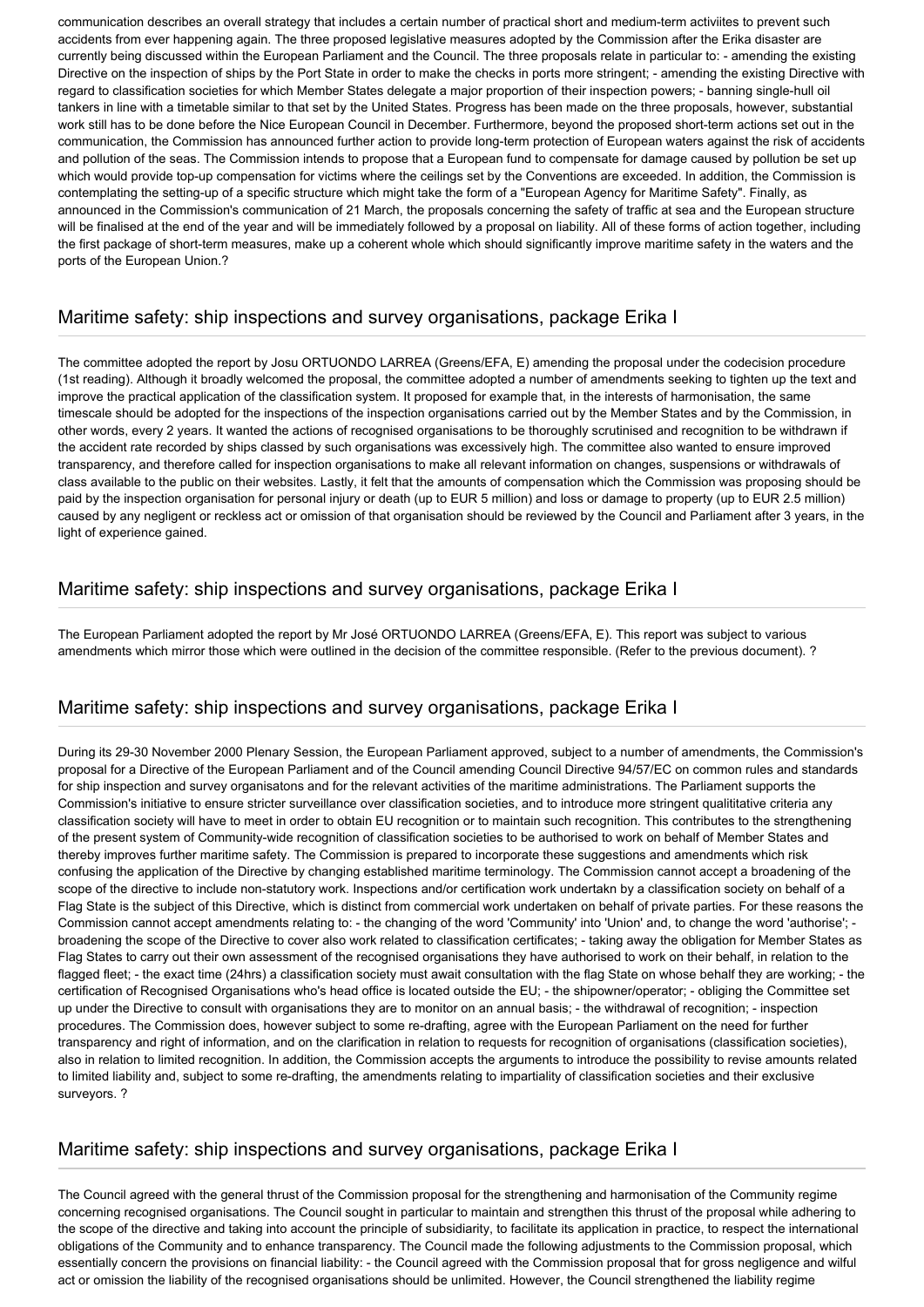concerning negligent or reckless act or omission. The Council agreed that in such cases of less severe negligence the Member States could limit the liability of the organisations. Nevertheless, in the spirit of making the parties involved in maritime transport better accountable, the Council found appropriate to establish at Community level a minimum level for such a possible ceiling, i.e. EUR 5 million for death or personal injury and EUR 2.5 million for damaged property; - concerning the liability for special, indirect or consequential losses or damages and the defences for the personnel of the recognised organisations, the Council felt that it would be premature to legislate in such detail at Community level. It is considered preferable to leave these existing national rules on liability, subject however to possible future proposals by the Commission in the framework of the overall evaluation of the functioning of the liability regime; - recognising that this Directive would for the first time introduce Community rules for the liability of recognised organisationd, the common position includes two elements for a possible revision of these rules, which build upon the amendments by the European Parliament: - the Committee procedure may be used to increase the minimum limits of financial liability, if said amounts were to be found too low; - the Commission will monitor the functioning of the liability regime, submit a report to the European Parliament and the Council and propose amendments where necessary. The Council also made certain technical amendments aimed at increasing the technical and legal clarity of the text, facilitating the application, improving transparency and taking account of the principle of subsidiarity. Furthermore, the Council departed from the opinion of the Parliament on certain amendments, thereby following the Commission. The reasons therefore were reasons of preserving legal clarity and, in the substance: reasons of not widening the scope of the Directive; - reasons of avoiding a weakenig of the Directive; - reasons for respecting the Community's commitments within the framework international trade fora. ?

#### Maritime safety: ship inspections and survey organisations, package Erika I

The Commission is of the opinion that the substance of the common position is acceptable, since it respects the basic principles of the original proposal and provides considerable added value by its clarifications and additional provisions. Furthermore, the substance of the amendments adopted by the European Parliament in its first reading and incorporated in the Commission amended proposal have been duly taken into account in the common position.?

# Maritime safety: ship inspections and survey organisations, package Erika I

The committee adopted the recommendation for second reading (codecision procedure) by Josu ORTUONDO LARREA (Greens/EFA, E) amending the Council's common position. In order to avoid a conciliation procedure, which would delay the entry into force of the directive, the committee was keen to achieve a compromise on the major point of disagreement between Parliament and Council, namely the question of the financial liability of classification societies, in particular in the event of accidents caused to a greater or lesser extent by negligence or omission on the part of organisations in the course of their inspections. It therefore proposed setting upper and lower limits for compensation, within which each Member State would set the financial liability of organisations operating within its own sphere of jurisdiction. It argued that this would enable Community compensation rules to be harmonised to a substantial degree, while ensuring that all these organisations were financially accountable for the standard of their work. The committee accordingly amended the relevant article (in which the Council had proposed minimum amounts of EUR 5m for personal injury or death and EUR 2.5m for damage to property) and proposed a lower limit of EUR 4m and an upper limit of EUR 7m for injury or death, and a minimum of EUR 2m and a maximum of EUR 4m for damage to property. The committee also reinstated a first reading amendment requiring periodic consultations between the recognised organisations in order to adjust their standards and the implementation thereof to bring them into line with the latest IMO guidelines.?

# Maritime safety: ship inspections and survey organisations, package Erika I

The European Parliament approved the report by Mr Josu ORTUONDA LARREA (Greens/EFA, E) on the common position with amendments relating to the financial liability of classification societies, the organisations responsible for issuing seaworthiness certificates. (Please refer to the previous document).?

# Maritime safety: ship inspections and survey organisations, package Erika I

Of the seven amendments introduced by Parliament to the Council's common position, the Commission can accept four: - the reference to arbitration; - the deletion of the word "minimum" in the revision clause in order not to limit the scope of the revision clause to minimum liability only but rather to take a wider approach and look at liability in the wide sense; - substituting the word "increase" for "alter"; - on the consultation between recognised organisations on technical standards but without the reference to IMO Resolution 847(20). This reference may be made in the article dealing with the responsibilities of flag state administrations, but not in an article dealing with the technical co-operation between recognised organisations. Amendments not accepted: - the words "authorised or engaged to" since this is impossible to apply without imposing unreasonable burdens; - the introduction of fixed minimum and maximum levels of liability for negligence. In view of the introduction of the revision clauses, the Commission is prepared to leave the setting of the specific maximum amount to the individual Member States in the framework of the agreements that the Member States will negotiate and conclude with the classification societies they wish to authorise to work on their behalf.?

# Maritime safety: ship inspections and survey organisations, package Erika I

The Conciliation Committee reached agreement, following an exchange of letters, on a joint text for the proposal. On the question of "conflict of interests", the Council finally accepted that classification societies should not be controlled by shipowners or shipbuilders, or by others commercially engaged in the manufacture, equipping, repair or operation of ships. On the issue of financial liability, the EP delegation took the view that the Council proposal could be accepted after all, taking into account the fact that the Council text could be modified in 3 years' time following the Commission's evaluation report.?